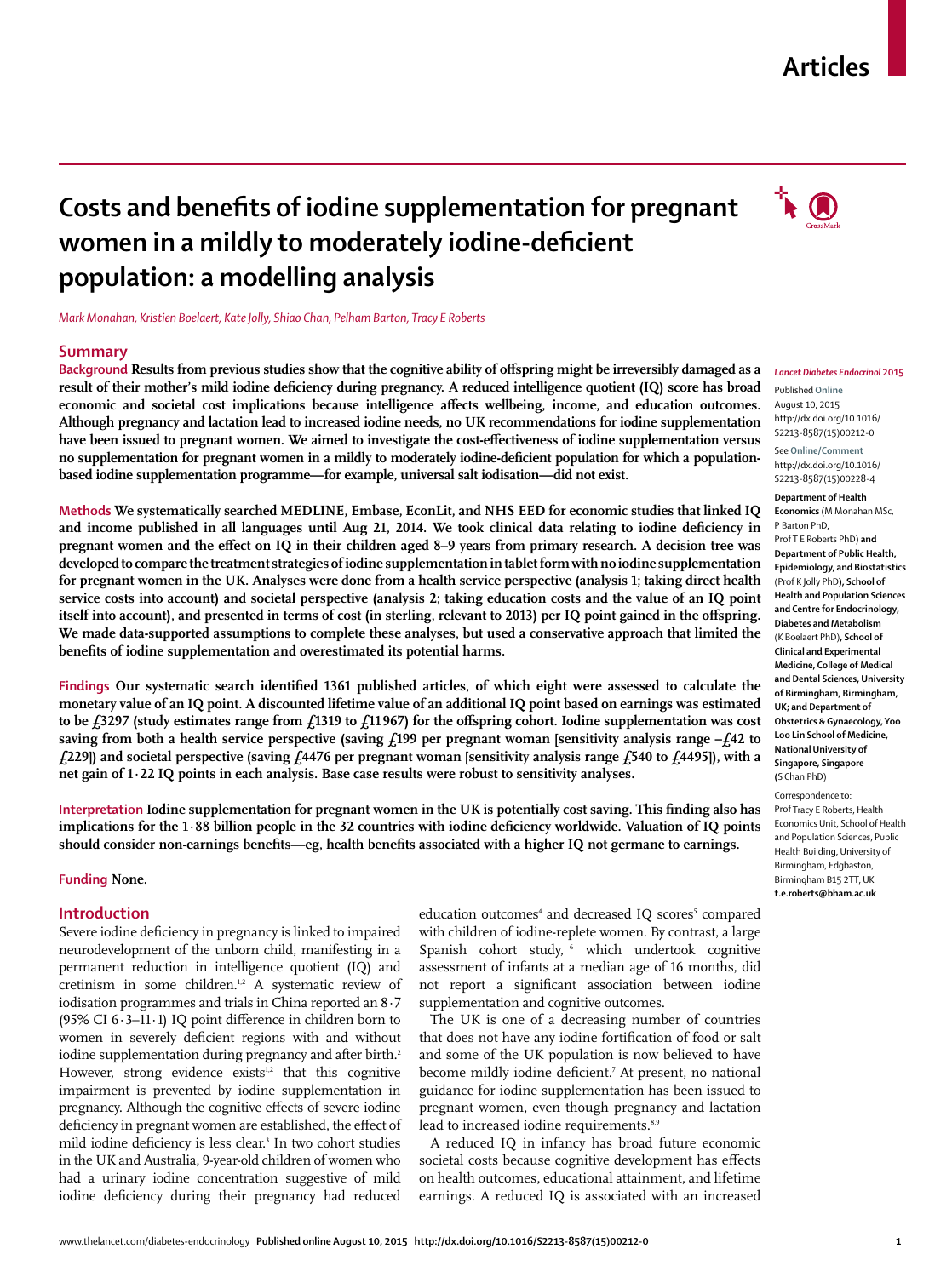#### **Research in context**

#### **Evidence before this study**

We searched PubMed, with no restrictions on date or language, with the keywords "iodine", "dietary supplements", "pregnancy", "intelligence", "cognition", "child development", and "costs and cost analysis". We identified no studies reporting the cost-effectiveness of iodine supplementation in pregnancy in a mildly iodine-deficient population. We identified a 2013 systematic review, which focused on mildly to moderately iodine-deficient populations, which concluded that "the impact of maternal iodine supplementation on newborn neurodevelopment remains uncertain due to lack of appropriate controlled intervention trials". One other systematic review of research in mildly to moderately iodine-deficient populations from 2009 reported benefits of maternal iodine supplementation on maternal thyroid indices, but underlined the need for further data for infant neurodevelopment. In two cohort studies in the UK and Australia, 9-year-old children of women who had a urinary iodine concentration suggestive of

rate of mortality,<sup>10</sup> an increased risk of suicide,<sup>11</sup> psychiatric illness,<sup>12,13</sup> and an increased incidence of heart disease.<sup>14,15</sup> An increased IQ is postulated to have a positive effect on an individual's health-improvement behaviour,<sup>16</sup> and those with increased childhood IQ scores are significantly more likely to have higher educational attainment and earnings by the age of 25 years.<sup>17</sup>

Here, we report the results of a model-based economic evaluation using the best available data from the existing published scientific literature, a systematic literature search, and expert clinical input.Because of the need for data-supported assumptions to complete the analysis, we used an approach that limited the benefits of iodine supplementation and overestimated its potential harms as far as possible. We aimed to use economic evaluation to compare the costs and benefits of a strategy of iodine supplementation tablets with a strategy of no iodine supplementation for pregnant women in a mildly to moderately iodine-deficient population.

# **Methods**

# **Model structure**

We developed a decision tree model in TreeAgePro 2014 (TreeAge Software, Williamstown, MA, USA) to represent two alternative strategies—iodine supplementation versus no iodine supplementation. The model pathways (figure) represent the alternative clinical pathways undertaken by pregnant women.

We are interested in the incremental costs and effects of giving universal iodine supplementation to pregnant women. The model pathways represent the alternative (simplified) clinical pathways undertaken by pregnant women. Some of the pregnancies will be unsuccessful and we will not realise any IQ gain related benefits of iodine supplementation. Successful pregnancies without mild iodine deficiency during their pregnancy had reduced educational outcomes and decreased IQ scores compared with children of iodine-replete mothers.

# **Added value of this study**

To our knowledge, this study is the first model of the costeffectiveness of iodine supplementation in pregnant women in a mildly to moderately iodine-deficient population. We used an economic model of best available evidence and assumptions that do not favour iodine supplementation and identified that universal iodine supplementation before pregnancy and during pregnancy and lactation increased the child's IQ by 1·22 points, saved the UK NHS £199 and society £4476 per pregnant woman.

#### **Implications of all the available evidence**

Available evidence suggests that a policy of iodine supplementation during pregnancy would be benefical. Ideally, a randomised controlled trial would be undertaken to confirm our findings.

complications due to iodine supplementation intervention whose mothers were iodine deficient presupplementation receive IQ gain related benefits for their newborn baby. Pregnant women who were iodine sufficient without supplementation with normal thyroid function receive no IQ gains for their offspring. We have stacked the cards against iodine supplementation being cost effective with very conservative assumptions. We assumed that some women suffer adverse thyroid dysfunction as a result of iodine supplementation. An increased incidence of pregnancy losses and complications for each type of thyroid dysfunction is caused by iodine supplementation. Pregnancy complications push up the costs from iodine supplementation. Hypothyroidism and isolated hypothyroxinaemia induced by iodine supplementation are assumed to lose IQ points for the offspring. IQ points were subtracted for the children of mothers with adverse thyroid dysfunction from iodine supplementation who were iodine deficient presupplementation.

Variables and their respective sources are listed in table 1. Data for the probability of a pregnant woman in the UK being iodine deficient is based on the only UK data available and refers to a selective cohort of women.<sup>5</sup> The proportion of pregnant women in each iodine status category—mild to moderate (median urinary iodine concentration [UIC] of 50–149 μg/L) and severe (UIC  $<$ 50 μg/L)—and the subsequent effect on a child's IO were based on a cohort study<sup>5</sup> that examined the association between iodine status during the first trimester of pregnancy and the IQ of their children at age 9 years.

The cost of iodine tablets is based on the cost of local supermarket multivitamin tablets for pregnant women  $(2.3.50$  for 30 tablets typically containing 140 μg or 150 μg of iodine).<sup>37</sup> A daily dose of 150 μg of iodine is recommended by the American Thyroid Association<sup>38</sup> and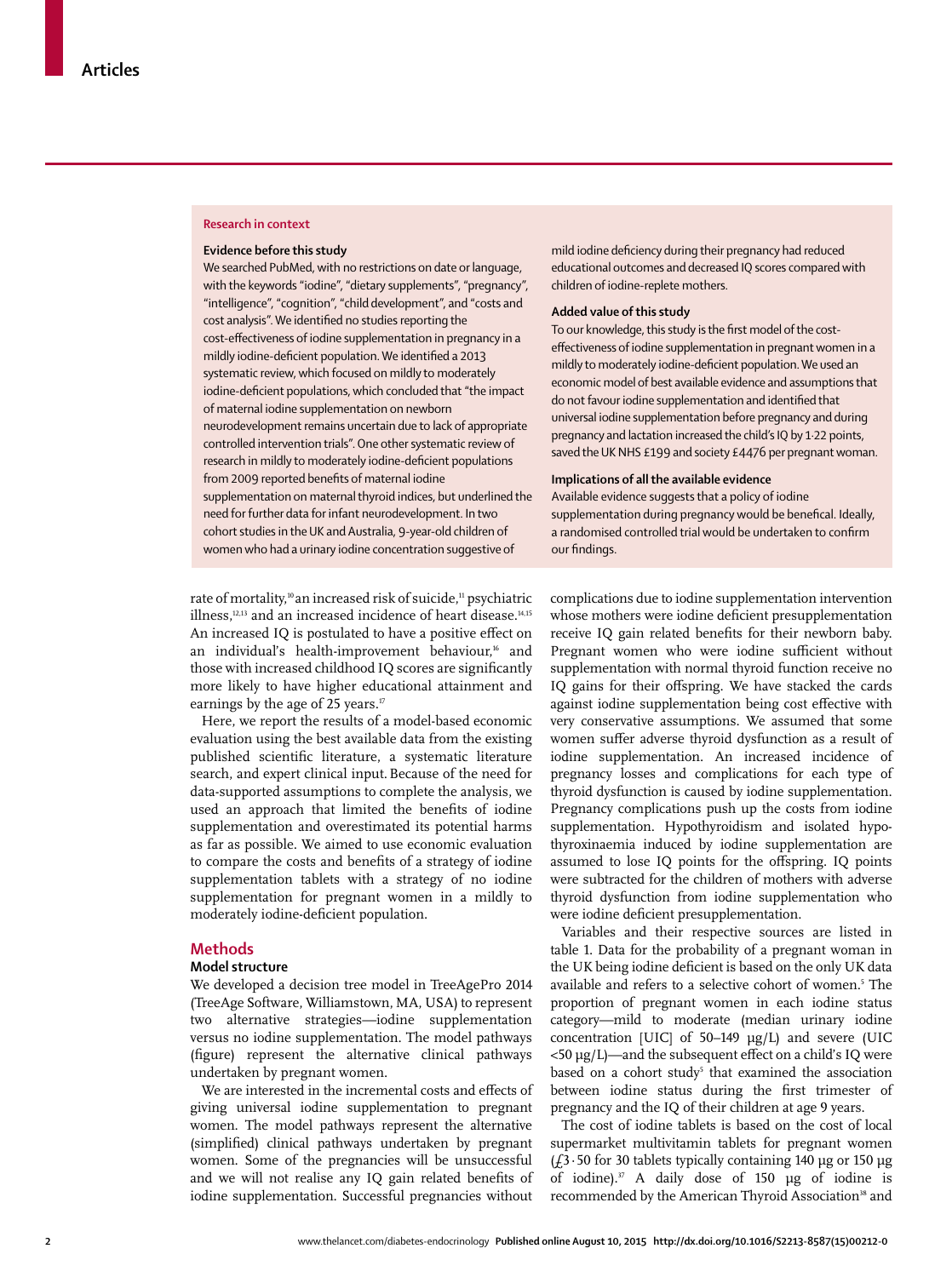the European Thyroid Association<sup>39</sup> for euthyroid pregnant and lactating women. Annual incremental health and services costs and public sector costs, including education by a child's IQ category, are taken from a study<sup>40</sup> that looked at the costs associated with neurological impairment when children were aged 11 years old. The incremental childhood cost of preterm birth and the health-care cost associated with stillbirth are taken from published sources. 41,42 We discounted costs at the standard annual rate of  $3.5\frac{24}{4}$  and updated them to 2013 prices using a subset of the Consumer Price Index, covering price inflation in education, health, and social protection.<sup>43</sup> Public sector costs included in the model consist of health and social services costs, and education costs.

We did an additional systematic search of the scientific literature to establish a monetary value for an IQ point to use in the economic evaluation (appendix p 2). To complete the analysis, some pragmatic assumptions were needed and were informed by the scientific literature and expert opinion. As far as possible, assumptions were conservative. Our model assumptions are listed in panels 1 and 2.

## **Analyses**

We did two separate analyses. In the first analysis (analysis 1), we used a health service perspective in which direct health service costs are taken into account. In the second analysis (analysis 2), we used a societal perspective that additionally takes into account education costs and the value of an IQ point itself.

For both analyses, we assumed that IQ follows the conventional normal distribution with a mean of 100 and a standard deviation of 15. We used Z tables to calculate the reduction in the proportion of children in the lower IQ categories as a result of iodine supplementation (appendix p 9). The present value health and social services costs for the first 16 years of life are calculated for children with a mild neurodevelopmental impairment (IQ scores of 82–92); this is also calculated for children with a moderate or severe neurodevelopmental disability (IQ scores of ≤81), but with an additional cost of special education. These costs savings are then adjusted for survivors by use of UK life tables.<sup>44</sup>

The monetary value of an IQ point (analysis 2 only) was identified by the systematic search done as part of this study (appendix p 2). Analyses 1 and 2 are both presented in terms of their disaggregated cost (in sterling) and outcomes in the form of a cost-consequence analysis, and IQ points gained are reported as natural units.

To investigate the robustness of the base case results, we did a comprehensive sensitivity analysis in which the main motivation was to further disadvantage the effect of iodine supplementation in the model and assess the effect on the results (appendix p 8). Most of the changes explored, for both analyses 1 and 2, were arbitrary where, for example, any gains as a result of iodine supplementation were halved and any detrimental effects as a result of the supplementation were doubled. A probabilistic sensitivity analysis was not appropriate in this case because we were already using estimates for the worst case scenario rather than using central mean estimates. We identified evidence on the benefits of iodine supplementation using systematic reviews and from experts on iodine status and supplementation in pregnant women. We identified three



*Figure***: Decision tree representing the alternative clinical pathways taken by pregnant women** The model is identical at every node ending in [+].

See **Online** for appendix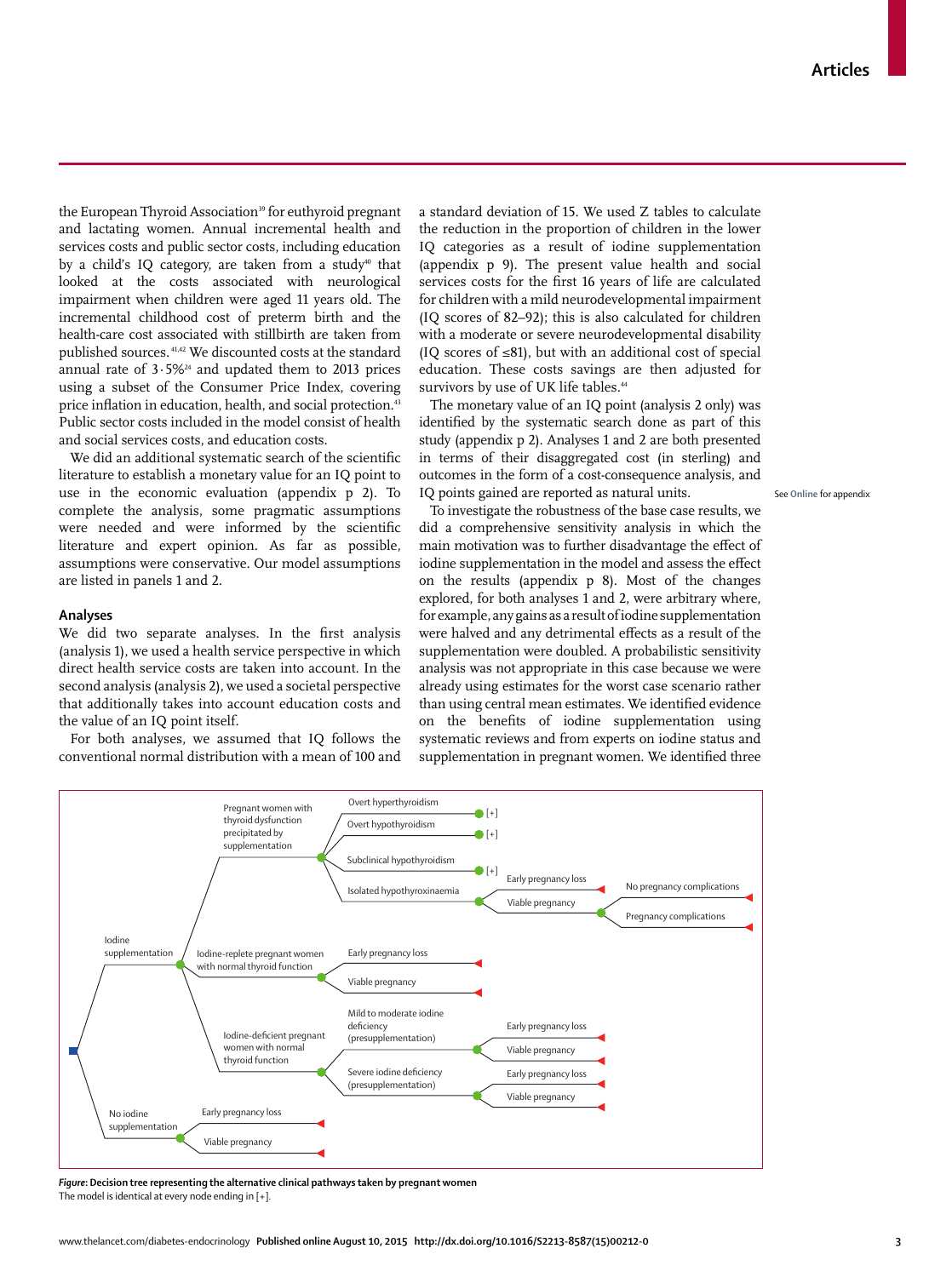cohort studies of iodine status in pregnancy and IQ or cognitive development in infants and children<sup>+6</sup> and two trials of iodine supplementation in pregnant women.45,46

# **Role of the funding source**

There was no funding source for this study. All authors made the collective decision to submit for publication.

# **Results**

Our systematic search identified 1361 published articles, of which eight studies $47-54$  passed quality criteria and were assessed to calculate the monetary value of an IQ point (appendix p 4). The quality criteria were as follows:

an individual's IQ is used and is not a proxy; variables are clearly specified; IQ measure follows a conventional

|                                                                                                                                                    | Data                 | <b>Sources</b>                                                                                                                                                                      |  |
|----------------------------------------------------------------------------------------------------------------------------------------------------|----------------------|-------------------------------------------------------------------------------------------------------------------------------------------------------------------------------------|--|
| Probability of a pregnant woman being iodine deficient (%)                                                                                         | 67%                  | Bath and colleagues <sup>5</sup> ; Vanderpump and colleagues <sup>18</sup><br>showed a similar proportion of iodine deficiency in<br>14-15 year old girls in the UK                 |  |
| Iodine deficiency                                                                                                                                  |                      |                                                                                                                                                                                     |  |
| Proportion of iodine-deficient women who are mildly to moderately iodine<br>deficient (%; urinary iodine to creatinine ratio [UIC] of 50-149 µq/L) | 89%                  | Bath and colleagues <sup>5</sup>                                                                                                                                                    |  |
| Proportion of iodine-deficient women who are severely iodine deficient (UIC<br>$<$ 50 $\mu$ g/L)                                                   | 11%                  | Bath and colleagues <sup>5</sup>                                                                                                                                                    |  |
| IQ gain                                                                                                                                            |                      |                                                                                                                                                                                     |  |
| IQ gain from supplementation in previously mildly iodine-deficient women                                                                           | 2.20                 | Bath and colleagues <sup>5</sup>                                                                                                                                                    |  |
| IQ gain from supplementation in previously severely iodine-deficient women                                                                         | 3.00                 | Bath and colleagues <sup>5</sup>                                                                                                                                                    |  |
| Iodine supplementation                                                                                                                             |                      |                                                                                                                                                                                     |  |
| Duration of iodine supplementation with successful pregnancy and lactation<br>(weeks)                                                              | 78                   | Model assumption                                                                                                                                                                    |  |
| Duration of iodine supplementation with early pregnancy loss (weeks)                                                                               | 23                   | Model assumption                                                                                                                                                                    |  |
| Duration of iodine supplementation with late pregnancy loss (weeks)                                                                                | 47                   | Model assumption                                                                                                                                                                    |  |
| Pregnancy complications                                                                                                                            |                      |                                                                                                                                                                                     |  |
| Baseline pregnancy risk of early pregnancy loss (%)                                                                                                | 20%                  | Royal College of Obstetricians and Gynaecologists <sup>19</sup>                                                                                                                     |  |
| Baseline pregnancy risk of stillbirth (%)                                                                                                          | <1% of total births  | UK stillbirth rate <sup>20</sup>                                                                                                                                                    |  |
| Baseline pregnancy risk of preterm birth (%)                                                                                                       | 7% of livebirths     | UK preterm birth rate <sup>21</sup>                                                                                                                                                 |  |
| Baseline pregnancy risk of pre-eclampsia (%)                                                                                                       | 8%                   | Duley <sup>22</sup>                                                                                                                                                                 |  |
| Pre-eclampsia cost per woman                                                                                                                       | £11370.00            | Meads and colleagues <sup>23</sup>                                                                                                                                                  |  |
| Discount rate for costs (%)                                                                                                                        | 3.5%                 | NICE quide to the methods of technology<br>appraisal <sup>24</sup>                                                                                                                  |  |
| For a few women who might develop thyroid dysfunction as a result of iodine supplementation*                                                       |                      |                                                                                                                                                                                     |  |
| Incremental incidence of thyroid dysfunction from iodine supplementation (%)                                                                       | <1%                  | European Commission <sup>25</sup>                                                                                                                                                   |  |
| IQ loss from overt and subclinical hypothyroidism                                                                                                  | 7.00                 | Haddow and colleagues <sup>26</sup>                                                                                                                                                 |  |
| IQ loss from isolated hypothyroxinaemia                                                                                                            | 7.00                 | Model assumption based on equivalent<br>neurodevelopmental test scores in subclinical<br>hypothyroidism and isolated hypothyroxinaemia<br>groups (Li and colleagues <sup>27</sup> ) |  |
| Incidence of early pregnancy loss from overt hyperthyroidism (%)                                                                                   | 26%                  | Momotani and Ito <sup>28</sup>                                                                                                                                                      |  |
| OR of stillbirth from overt hyperthyroidism <sup>+</sup>                                                                                           | $8.42(2.01-35.20)$   | Aggarawal and colleagues <sup>29</sup>                                                                                                                                              |  |
| OR of preterm birth from overt hyperthyroidism                                                                                                     | 16.50 (2.09-130.02)  | Millar and colleagues <sup>30</sup>                                                                                                                                                 |  |
| OR of pre-eclampsia from overt hyperthyroidism <sup>+</sup>                                                                                        | $3.94(2.47 - 6.29)$  | Aggarawal and colleagues <sup>29</sup>                                                                                                                                              |  |
| Incidence of early pregnancy loss from overt hypothyroidism (%)                                                                                    | 30%                  | Glinoer <sup>31</sup>                                                                                                                                                               |  |
| OR for stillbirth from overt hypothyroidism                                                                                                        | $9.69(2.92 - 32.16)$ | Allan and colleagues <sup>32</sup>                                                                                                                                                  |  |
| OR for preterm birth from overt hypothyroidism                                                                                                     | 15.55 (3.62-66.81)   | Ajmani and colleagues <sup>33</sup>                                                                                                                                                 |  |
| Incidence of pre-eclampsia from overt hypothyroidism (%)                                                                                           | 44%                  | Davis and colleagues <sup>34</sup>                                                                                                                                                  |  |
| OR for early pregnancy loss from subclinical hypothyroidism                                                                                        | $1.88(1.13-3.15)$    | Wang and colleagues <sup>35</sup>                                                                                                                                                   |  |
| OR of stillbirth from subclinical hypothyroidism                                                                                                   | $3.29(1.32 - 8.21)$  | Allan and colleagues <sup>32</sup>                                                                                                                                                  |  |
| OR for preterm birth from subclinical hypothyroidism                                                                                               | 5.60 (2.30-13.58)    | Ajmani and colleagues <sup>33</sup>                                                                                                                                                 |  |
| OR for pre-eclampsia from subclinical hypothyroidism                                                                                               | $3.39(1.40 - 8.15)$  | Ajmani and colleagues <sup>33</sup>                                                                                                                                                 |  |
| OR for preterm birth from isolated hypothyroxinaemia <sup>+</sup>                                                                                  | $2.54(1.42 - 4.54)$  | Korevaar and colleagues <sup>36</sup>                                                                                                                                               |  |

Data are n (%), mean (SD, where available), or OR (95% CI). OR=odds ratio. \*Assumption based on non-pregnant population iodine supplementation programmes that include elderly people. †Adjusted OR.

*Table 1:* **List of variables assuming the worst case scenario (least favourable to iodine supplementation)**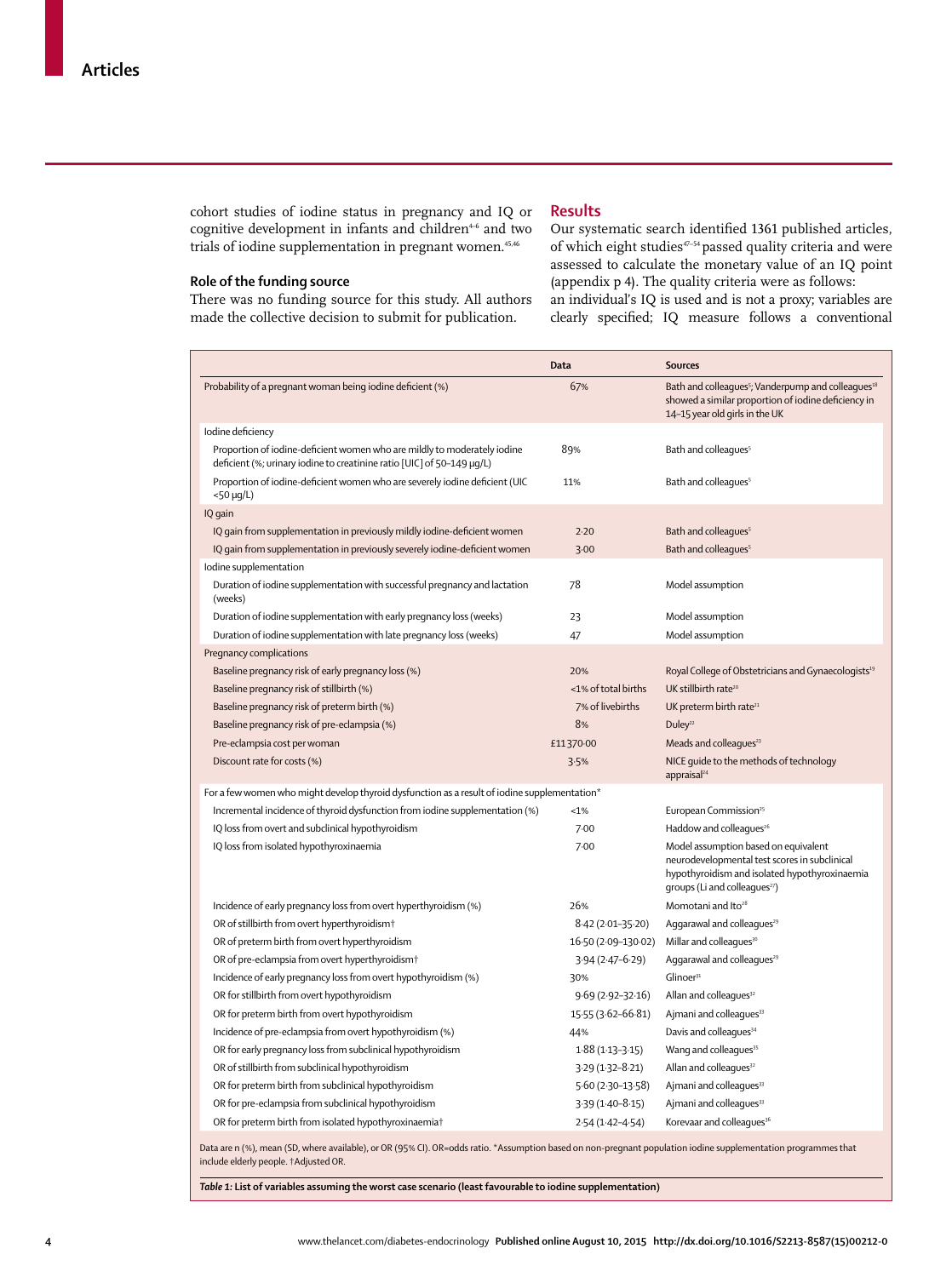normal distribution with a mean of 100 and standard deviation of 15 or sufficient information is included in the study to allow the IQ measure's distribution to be converted into one (for cross study comparability); and the results reported in currency form have the applicable year stated.

Most of the studies valued an IQ point on the basis of its effect on an individual's income (appendix p 3). The issue of differences in scaling of IQ tests hindered the comparability across studies. The value of an IQ point, derived from the systematic search and applied to the unborn cohort, comes from the lifetime earnings premium of an additional IQ point. This is calculated to be  $\text{\emph{f}}3297$  (study estimates range from  $\text{\emph{f}}1319$  to  $\text{\emph{f}}11967$ ; after adjustment with life tables).

With the use of base case assumptions, the results of both analyses show that the iodine supplementation strategy was less costly and more effective compared with no supplementation (table 2). From the UK NHS perspective, where only health-related costs were taken into account (analysis 1), iodine supplementation was cost saving, with an expected positive net present value of £199 per pregnant woman (sensitivity analysis range  $-442$  to  $4229$ ) and an increase of an average 1 $\cdot$  22 IQ points for the unborn infants. From a societal perspective (analysis 2), iodine supplementation was cost saving with an expected positive net present value of £4476 per pregnant woman (sensitivity analysis range  $f$ 540 to  $f$ 4495), and an average increase of 1·22 IQ points for the unborn infants.

For the pregnant women for whom thyroid dysfunction was precipitated by iodine supplementation, an average cost of more than £91 000 each would have to be incurred to negate the overall benefits arising from the iodinedeficient pregnant women without thyroid dysfunction taking iodine supplementation in the model looking at the NHS perspective alone.

The sensitivity analysis supported the cost saving indication of base case results (table 2; appendix p 8). Iodine supplementation remained cost saving in all the sensitivity scenarios undertaken with one exception: in analysis 1 (health service perspective) where we assumed zero IQ gain for children of the previously mild to moderately iodine-deficient women, the results suggested an additional cost of  $f$ 42 per pregnant woman for a gain of  $0.17$  IQ points for their offspring (table 2).

# **Discussion**

To our knowledge, this study is the first to estimate the cost-effectiveness of a policy of iodine supplementation during pregnancy and lactation in a population with mild to moderate iodine deficiency. The analyses showed that iodine supplementation saved money and improved IQ. The results were supported by all the sensitivity analysis scenarios apart from the most extreme scenario, in which supplementation of mildly iodine-deficient pregnant women did not improve IQ. A key strength of the analysis was the use of very conservative assumptions to limit the benefits of iodine supplementation and potentially

#### *Panel 1:* **Model assumptions relating to the women**

- Women take daily iodine tablets 13 weeks before pregnancy, throughout pregnancy, and for an additional 26 weeks while breastfeeding. Cessation of iodine tablets occurs at the end of the lactation period or if there is a pregnancy loss event.
- Iodine supplementation will only benefit women who were iodine deficient before supplementation.
- All iodine-deficient women will be iodine replete with supplementation and they adhere to taking the daily supplementation.
- IQ gains will be different depending on the severity of iodine deficiency before supplementation; the presupplementation iodine-deficient women were subclassified into severe and mild or moderate iodine-deficient categories (table 1).
- All pregnancies are singleton.

### *Panel 2:* **Model assumptions relating to the pregnancy losses and complications**

- Women with early pregnancy losses take daily tablets for 23 weeks on average and women with late pregnancy loss take tablets for 47 weeks on average (these both include the 13 weeks of taking the iodine tablets before pregnancy).
- 0·25%25 of women of reproductive age have adverse thyroid dysfunction as a result of the iodine supplementation. Without existing evidence, the types of thyroid dysfunction precipitated by the iodine supplementation in the population are split evenly into the four following groups:
	- Overt hyperthyroidism (undetectable thyroid-stimulating hormone [TSH] with raised free  $T_4$  [f $T_4$ ])
	- Overt hypothyroidism (increased TSH with low  $fT_{4}$ )
	- Subclinical hypothyroidism (increased TSH with normal  $fT_4$ )
	- Isolated hypothyroxinaemia (normal TSH with low  $fT<sub>4</sub>$ ).
- None of the thyroid dysfunctions were diagnosed and treated.
- An increased incidence of pregnancy losses and complications for each type of thyroid dysfunction is caused by iodine supplementation. Only pregnancy complications incurring significant costs (pre-eclampsia, preterm birth before 37 completed weeks of gestation, and stillbirth loss after 24 completed weeks of gestation) are used in the model.
- Although pre-eclampsia and preterm births often occur together, they are separate events in the model.
- The infants whose mothers had overt and subclinical hypothyroidism during pregnancy have losses of cognition of 7 IQ points.<sup>26</sup> On the basis of equivalent neurodevelopmental test scores, $^{27}$  this loss is also assumed for infants whose mothers had isolated hypothyroxinaemia during pregnancy. This assumption relates to the hypothyroidism that is induced by iodine supplementation in a few women and in this case is not related to jodine deficiency.
- Children of women with adverse thyroid dysfunction who had iodine supplementation and were iodine deficient before supplementation did not have an increase in IQ after supplementation.

overestimate adverse outcomes arising from supplementation. In view of the preliminary work for this study showing that iodine in pregnancy was unequivocally cost saving, the aim of our analysis was to explore the robustness of this indication by solely focusing on the worst case possible.

The monetary value of an IQ point used was also intentionally conservative and excluded voluntary work and any earnings that happen after the UK retirement age. These factors potentially act to underestimate the true monetary value associated with an additional IQ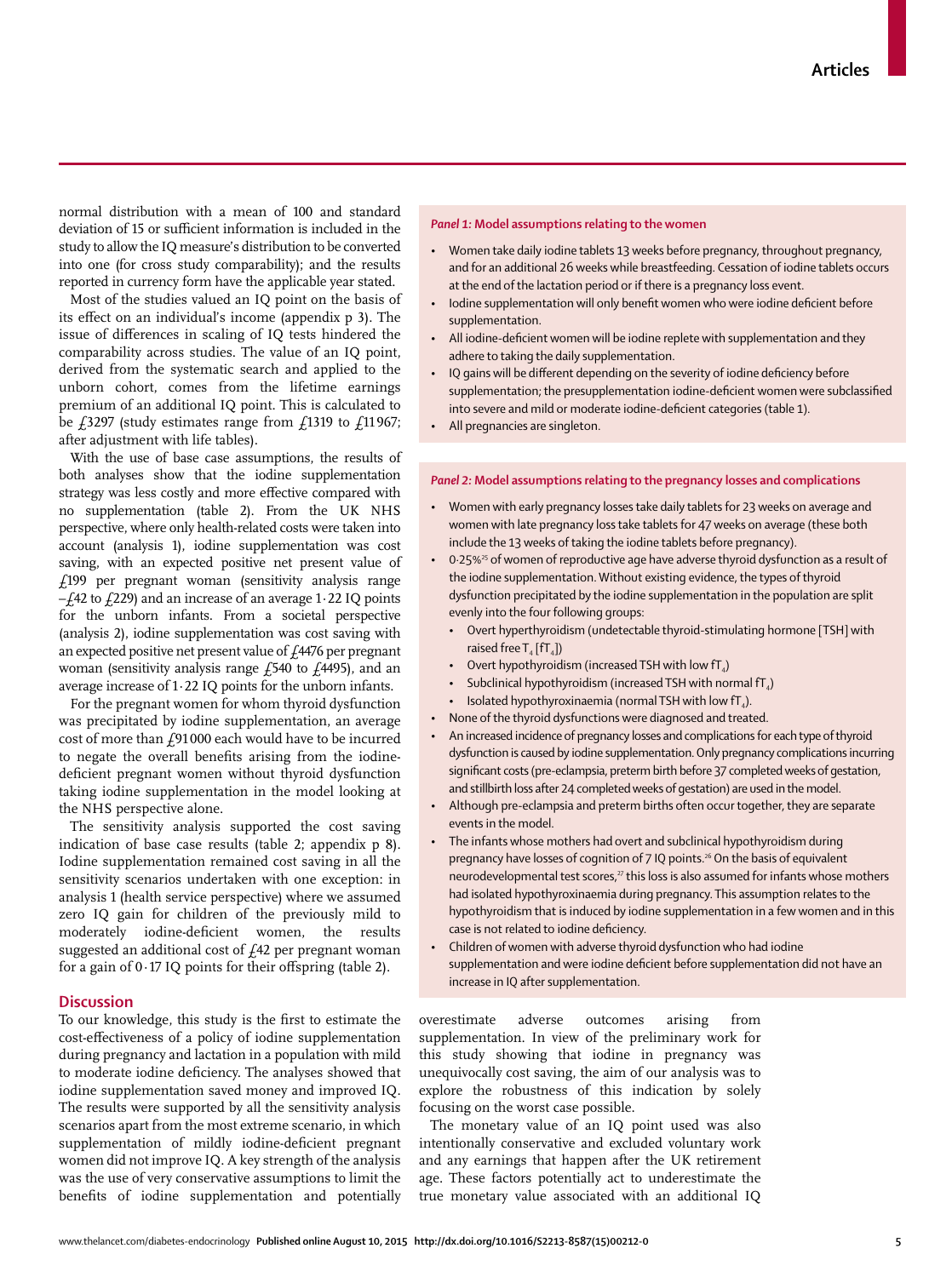|                                                                                                                                                                            | Cost saving<br>analysis 1 from NHS<br>perspective (£) | Cost saving analysis 2<br>from societal<br>perspective (£) | <b>IO</b><br>points<br>qained |  |
|----------------------------------------------------------------------------------------------------------------------------------------------------------------------------|-------------------------------------------------------|------------------------------------------------------------|-------------------------------|--|
| Base case results                                                                                                                                                          | 199                                                   | 4476                                                       | 1.22                          |  |
| Sensitivity analysis scenarios                                                                                                                                             |                                                       |                                                            |                               |  |
| IQ gain for severe iodine deficiency equal to mild<br>to moderate deficiency                                                                                               | 189                                                   | 4302                                                       | 1.18                          |  |
| 1 IQ point gain from iodine supplementation                                                                                                                                | 46                                                    | 1900                                                       | 0.53                          |  |
| No IQ gain for mild to moderate iodine deficiency                                                                                                                          | $-42$                                                 | 540                                                        | 0.17                          |  |
| Prevalence of iodine deficiency halved                                                                                                                                     | 59                                                    | 2178                                                       | 0.61                          |  |
| Doubled early pregnancy loss                                                                                                                                               | 145                                                   | 3352                                                       | 0.92                          |  |
| Doubled cost of jodine tablets                                                                                                                                             | 148                                                   | 4452                                                       | 1.22                          |  |
| Doubled cost discount rate (from 3.5% to 7%)                                                                                                                               | 144                                                   | 1608                                                       | 1.77                          |  |
| No thyroid dysfunction                                                                                                                                                     | 229                                                   | 4495                                                       | 1.23                          |  |
| Health costs savings halved (analysis 1 only)                                                                                                                              | 60                                                    |                                                            | 1.22                          |  |
| Value of an IQ point halved (analysis 2 only)                                                                                                                              |                                                       | 2409                                                       | 1.22                          |  |
| No real wage growth (analysis 2 only)                                                                                                                                      |                                                       | 3239                                                       | 1.77                          |  |
| Willingness to pay figure* for an additional IQ<br>point used (analysis 2 only)                                                                                            |                                                       | 1832                                                       | 1.22                          |  |
| Exclusion of public sector costs (analysis 2 only)                                                                                                                         |                                                       | 3953                                                       | 1.22                          |  |
| *Willingness to pay was used from a US based study <sup>so</sup> that used preference to elicit a figure from parents deciding on<br>chelation therapy for their children. |                                                       |                                                            |                               |  |

*Table 2:* **Summary of base case results and and sensitivity analysis scenarios** 

point. The IQ earnings premium used in the model is based on an estimate from a US study<sup>48</sup> in which earnings came from the years 1974 and 1990. In today's technologically driven high skill economy, the earnings benefit from an additional IQ point might be more valuable for a worker than in previous decades.

Health and public sector costs relating to childhood neurological impairment were taken from a study<sup>41</sup> that recorded incremental costs during a 1 year period in midchildhood (aged 11 years). The model assumed that these annual costs are the same for each year of childhood when in reality they are very likely to vary. Exclusion of these costs in the societal perspective sensitivity analysis did not change the direction of the results. No account has been made of public sector savings resulting from IQ improvement at the upper end of the IQ scale.

For the present value of lifetime earnings, a real wage growth of 1% per year in the future was assumed.<sup>47</sup> However, the sensitivity analysis also took into account a zero real wage growth scenario. This scenario did not prevent the iodine supplementation intervention from remaining cost saving.

This study has several limitations. First, one argument is that if most of the IQ gains will provide an absolute shift in the population IQ distribution, the relative IQ differences remain largely unchanged, negating most of the earnings advantages stemming from the gains in IQ points for workers. A possible response to this is that, generally, economies compete at a worldwide level and the addition of a more intelligent workforce in the future should help with productivity-linked earning gains. Second, some women might already take supplementation, which would mean that the overall modelled benefits might be overstated, but the analysis sought to identify the benefits of iodine supplementation to an individual compared with no supplementation.

We also used the sensitivity analysis to measure a person's willingness to pay for an additional IQ point instead of the monetary value of an IQ point derived from earnings. This analysis was done to allay any issues about using earnings as a basis for the value of an IQ point. However, when the monetary value of an IQ point is excluded (NHS perspective), the result showed that iodine supplementation was still cost saving.

A further possible weakness of our analysis is that iodine status is not identified at the individual level for the pregnant woman and, therefore, some wastage occurs when iodine-sufficient women receive unnecessary supplementation. However, iodine supplementation for iodine-replete pregnant women with normal thyroid function is not likely to cause any harm in most pregnancies. Despite our assumptions of harm in our model, no evidence thus far suggests that iodine supplementation induces thyroid dysfunction in pregnancy. Moreover, iodine is included in some proprietary pregnancy supplements. However, some evidence<sup>25</sup> of induction of thyroid dysfunction in the nonpregnant population does exist. Severe iodine deficiency has been associated with increases in pregnancy loss and complications; rectification of the iodine status of mildly to moderately iodine-deficient women is likely to decrease rather than increase pregnancy loss, although no studies have investigated this thus far. At present, no acceptable test for the assessment of individual iodine status exists; tests for assessment of population iodine status are available, but they require collection of urine from a large sample size, which is both cumbersome and costly. Furthermore, the testing needed for a targeted programme also causes delay, whereas the evidence suggests<sup>45</sup> that the benefits of iodine supplementation are increased with earlier treatment.

The limitations in our analysis relate to the limitations in the evidence. Although the evidence for the benefit of iodine supplementation in populations who are severely iodine deficient is clear.<sup>1,2</sup> the evidence of benefit in mildly iodine-deficient populations has not been established.<sup>3</sup> Two of the three prospective studies<sup>45,46</sup> of iodine supplementation in women from mildly iodine-deficient areas have shown improvements in child cognition, but these are limited by not being randomised studies, risk of bias, and small sample sizes. A large cohort study, with a short follow-up, provides evidence of potential harm.<sup>6</sup> Maternal consumption of 150 μg per day or more of iodine from supplements was related to a  $1.7$  (95% CI  $0.9-3.0$ ) times higher risk of a child's mental scale score being less than 85 (derived from the Bayley Scales of Infant Development test), but this was not statistically significant. This study was not included in the model because the association was not statistically significant, the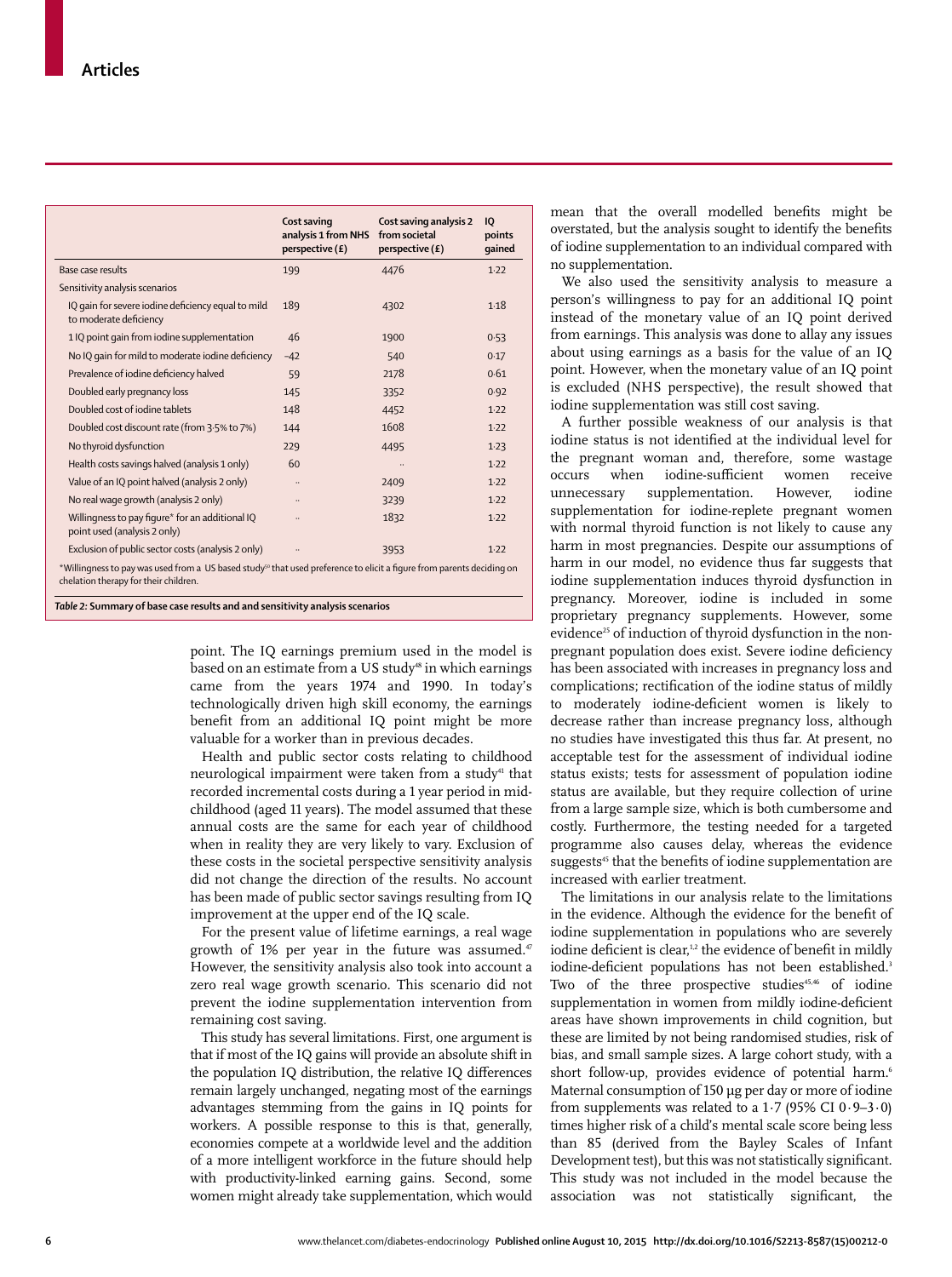assessments were done at the age of 16 months, which is less robust than the later ages used in Bath and Hynes' study, and a third of the population used iodised salt. We based the IQ gains on an observational study, which was a cohort study comprising highly educated older women,<sup>5</sup> which was a major limitation, but is the most robust information available in the absence of high quality experimental evidence. Although systematic reviews exist, 2,3,55,56 none of them provides an IQ change in a mildly iodine-deficient non-supplemented population.

The use of different IQ tests across studies raises the question of the comparability of findings. Bath and colleagues5 used the abbreviated form of the Wechsler Intelligence Scale for Children. Our base case estimate, taken from the study by Zax and Rees,<sup>48</sup> used the Henmon-Nelson Test of Mental Ability. Because these two intelligence tests are not perfectly correlated, an individual might get a slightly different IQ score from each test. We explored this possibility in the sensitivity analysis by modification of IQ gains and the results remained cost saving with one exception, which was based on an extreme scenario.

In the absence of randomised controlled trial evidence, our model results strengthen the case for universal iodine supplementation pre-conception and during pregnancy and lactation in mildly to moderately iodinedeficient populations. In our study, we only took into account iodine supplementation in tablet form. Fortification of food with iodine is another way of attaining iodine sufficiency; however, food fortification alone might not be enough to achieve iodine sufficiency for pregnant women.<sup>57</sup>

Our findings have important implications worldwide. 32 countries have mild or moderate iodine deficiency identified from surveys of the iodine status of school-age children.58 These countries have a population of 1·88 billion people and 241 million school-age children, so the potential effects of introduction of iodine supplementation for pregnant women could be substantial. The use of urinary iodine of school-age children to estimate the iodine status of pregnant women is likely to underestimate the prevalence of iodine deficiency during pregnancy.<sup>59,60</sup> Reduced urinary iodine concentrations have been identified in pregnant women compared with school aged children, possibly because of an increased consumption of milk in children.59 Additionally, pregnant women have an increased iodine requirement.<sup>61</sup>

A randomised controlled trial would provide the most robust evidence on which to base policy; however, such a study would need costly child developmental assessments. A randomised controlled trial with iodinedeficient pregnant women taking placebo iodine tablets has been described as unethical<sup>9</sup> because iodine supplementation in pregnancy is already recommended by many national and international bodies, including WHO.<sup>8</sup> On the basis of the best available evidence, this study emphasises the cost-effectiveness of an iodine

supplementation strategy for pregnant women in the UK. Our findings are applicable to any country which is mildly to moderately iodine deficient, but has no universal salt or other iodisation programme.

#### **Contributors**

TER and KJ conceived and designed the study. KJ was responsible for the groundwork that led to the study being planned. KJ, KB, and SC provided clinical data used in the model-based analysis and clinical interpretation. MM did the scientific literature review, the model-based analysis, and interpreted the results under the supervision of TER. PB provided advice on use of data and modelling techniques. MM and TER wrote the first draft of the report. All authors provided input on the manuscript draft. TER is the guarantor for the study.

#### **Declaration of interests**

KJ is a member of the UK Iodine Group. All other authors declare no competing interests.

#### **Acknowledgments**

We thank Sue Bayliss for assistance in database search terms for the systematic search for the monetary value of an IQ point. We thank members of the UK Iodine Group for comments on the assumptions in the model. KJ is part funded by the NIHR through the Collaborations for Leadership in Applied Health Research and Care for West Midlands programme.

#### **References**

- Pharoah POD, Buttfield IH, Hetzel BS. Neurological damage to the fetus resulting from severe iodine deficiency during pregnancy. *Lancet* 1971; **297:** 308–10.
- Qian M, Wang D, Watkins WE, et al. The effects of iodine on intelligence in children: a meta-analysis of studies conducted in China. *Asia Pac J Clin Nutr* 2005; **14:** 32–42.
- 3 Taylor PN, Okosieme OE, Dayan CM, Lazarus JH. Impact of iodine supplementation in mild-to-moderate iodine deficiency: systematic review and meta-analysis. *Eur J Endocrinol* 2013; **170:** R1–R15.
- Hynes KL, Otahal P, Hay I, Burgess JR. Mild iodine deficiency during pregnancy is associated with reduced educational outcomes in the off spring: 9-year follow-up of the gestational iodine cohort. *J Clin Endocrinol Metab* 2013; **98:** 1954–62.
- Bath SC, Steer CD, Golding J, Emmett P, Rayman MP. Effect of inadequate iodine status in UK pregnant women on cognitive outcomes in their children: results from the Avon Longitudinal Study of Parents and Children (ALSPAC). *Lancet* 2013; **382:** 331–17.
- 6 Rebagliato M, Murcia M, Álvarez-Pedrerol M, et al. Iodine supplementation during pregnancy and infant neuropsychological development INMA mother and child cohort study. *Am J Epidemiol* 2013; **177:** 944–53.
- Vanderpump MP, Lazarus JH, Smyth PP, et al. Iodine status of UK schoolgirls: a cross-sectional survey. *Lancet* 2011; **377:** 2007–12.
- 8 WHO. Assessment of iodine deficiency disorders and monitoring their elimination: a guide for programme managers. 2007. http:// apps.who.int/iris/handle/10665/43781 (accessed May 1, 2014).
- 9 Pearce EN. Effects of iodine deficiency in pregnancy. *J Trace Elem Med Biol* 2012; **26:** 131–33.
- 10 Whalley LJ, Deary IJ. Longitudinal cohort study of childhood IQ and survival up to age 76. *BMJ* 2001; **322:** 819.
- 11 Gunnell D, Magnusson PK, Rasmussen F. Low intelligence test scores in 18 year old men and risk of suicide: cohort study. *BMJ* 2005; **330:** 167.
- 12 Batty GD, Mortensen EL, Osler M. Childhood IQ in relation to later psychiatric disorder Evidence from a Danish birth cohort study. *Br J Psychiatry*. 2005; **187:** 180–1.
- 13 Koenen K, Moffitt T, Roberts A, et al. Childhood IQ and adult mental disorders: a test of the cognitive reserve hypothesis. *Am J Psychiatry* 2009; **166:** 50–57
- Batty GD, Mortensen EL, Nybo Andersen AM, Osler M. Childhood intelligence in relation to adult coronary heart disease and stroke risk: evidence from a Danish birth cohort study. *Paediatr Perinat Epidemiol* 2005; **19:** 452–59.
- Lawlor DA, Batty GD, Clark H, McIntyre S, Leon DA. Association of childhood intelligence with risk of coronary heart disease and stroke: findings from the aberdeen children of the 1950s cohort study. *Eur J Epidemiol* 2008; **23:** 695–706.